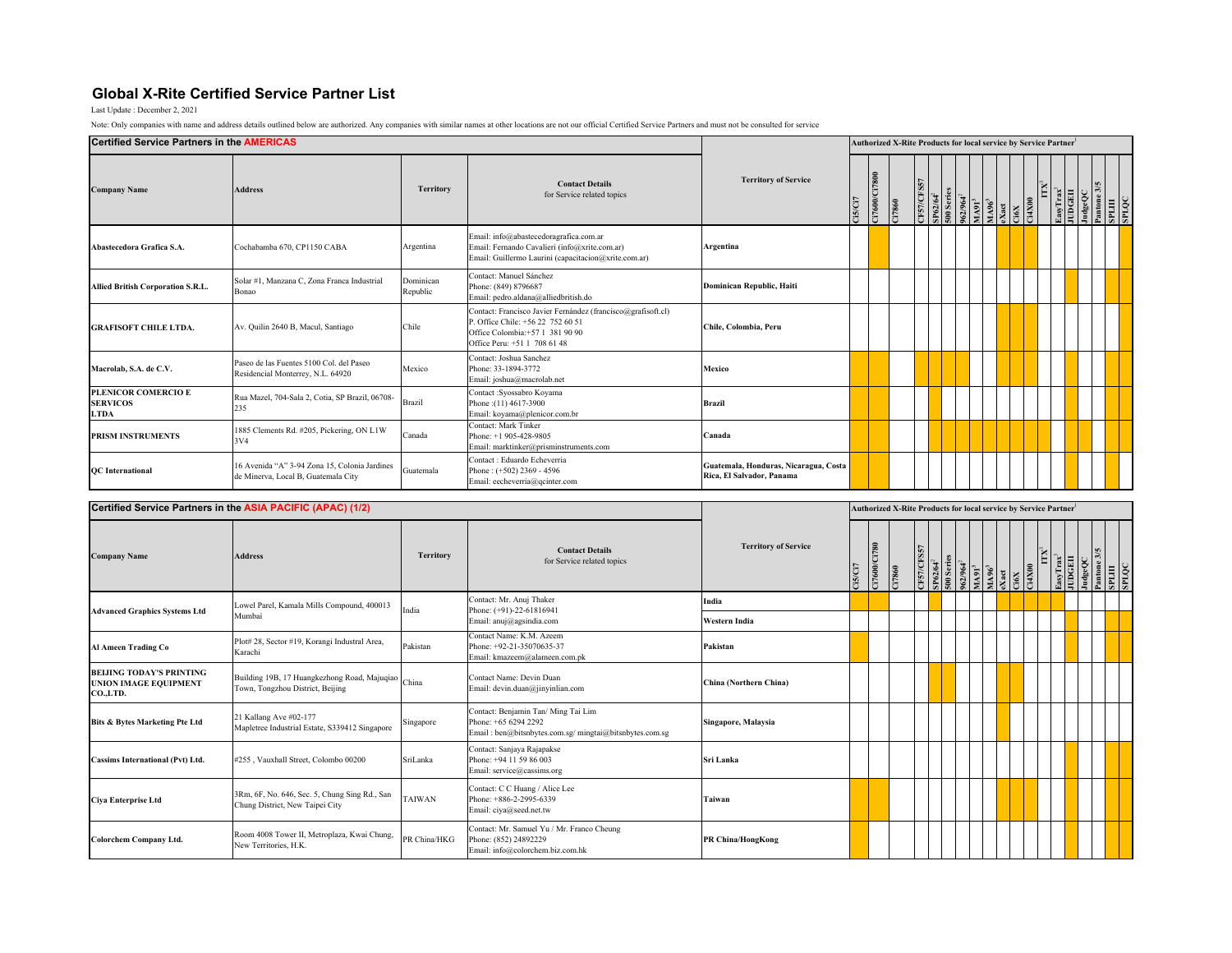| <b>Corpora Consultants Pvt Limited</b> | $P-183$ , $2nd$ Floor, C/o Vedic Estate, Sec-52, Indira<br>Colony Chowk, 122002 Gurgaon |  | Contact: Deepak Prakash Dogra<br>Phone: +91-9582929202<br>Email: deepak@ccpl-india.com/ info@ccpl-india.com | vrthern India |  |  |  |  |  |  |  |  |  |  |  |  |  |
|----------------------------------------|-----------------------------------------------------------------------------------------|--|-------------------------------------------------------------------------------------------------------------|---------------|--|--|--|--|--|--|--|--|--|--|--|--|--|
|----------------------------------------|-----------------------------------------------------------------------------------------|--|-------------------------------------------------------------------------------------------------------------|---------------|--|--|--|--|--|--|--|--|--|--|--|--|--|

## **Global X-Rite Certified Service Partner List**

Last Update : December 2, 2021

Note: Only companies with name and address details outlined below are authorized. Any companies with similar names at other locations are not our official Certified Service Partners and must not be consulted for service

| Certified Service Partners in the ASIA PACIFIC (APAC) (2/2) |                                                                                                                       | Authorized X-Rite Products for local service by Service Partner' |                                                                                                                                                                                               |                                     |                |             |       |                 |                           |  |                                                                                 |  |  |               |     |                                    |         |  |                           |  |
|-------------------------------------------------------------|-----------------------------------------------------------------------------------------------------------------------|------------------------------------------------------------------|-----------------------------------------------------------------------------------------------------------------------------------------------------------------------------------------------|-------------------------------------|----------------|-------------|-------|-----------------|---------------------------|--|---------------------------------------------------------------------------------|--|--|---------------|-----|------------------------------------|---------|--|---------------------------|--|
| <b>Company Name</b>                                         | <b>Address</b>                                                                                                        | <b>Territory</b>                                                 | <b>Contact Details</b><br>for Service related topics                                                                                                                                          | <b>Territory of Service</b>         | <b>LISICI7</b> | I7600/CI780 | 17860 | <b>ESTICESS</b> | $SP62/64^2$<br>500 Series |  | 962/964 <sup>2</sup><br>MA91 <sup>3</sup><br>MA96 <sup>3</sup><br>eXact<br>Ci6X |  |  | <b>Ci4X00</b> | ITX | $\frac{\rm EayTrax^3}{\rm JUDGEI}$ | JudgeQC |  | SPLINE<br>SPLINE<br>SPLQC |  |
| CV Golden Pacific Ltd.                                      | Block G-15, Kota Grogol Permai, Jl. Prof. Dr.<br>Latumenten 19,<br>Jakarta 11460                                      | Indonesia                                                        | Contact: Mr. Herman Budi / Mr. Hemat Hutabarat<br>Phone: +62-21-564.9915: 566 9303<br>Email: hermanbudi@cv-goldenpacific.com/ hemat hutabarat@cv-<br>goldenpacific.com                        | Indonesia                           |                |             |       |                 |                           |  |                                                                                 |  |  |               |     |                                    |         |  |                           |  |
| <b>DNC</b> International Co., Ltd.                          | 606 Parkplaza, 31-10, Jeongbalsan-ro, Ilsandong-<br>gu, Goyang-si; Gyeonggi-do                                        | Korea                                                            | Contact: Mr. Charles Lim<br>Phone: 82-31-902-1948<br>Email: dnc@dncin.com                                                                                                                     | Korea                               |                |             |       |                 |                           |  |                                                                                 |  |  |               |     |                                    |         |  |                           |  |
| Hitech Plus & Services Sdn. Bhd.                            | No 13A Jalan SS 14/1A, 47500 Subang Jaya,<br>Selangor                                                                 | Malaysia                                                         | Contact: Mr. Steven Lim<br>Phone: +603 5638 9133<br>Email: steven@hitechplus.biz / slimck@gmail.com                                                                                           | Malaysia                            |                |             |       |                 |                           |  |                                                                                 |  |  |               |     |                                    |         |  |                           |  |
| Hortex Color Management Co.                                 | Rm. 1506, No.8, Lane 999, Dongxiu Road,<br>Pudong New Area, Shanghai                                                  | PR China                                                         | Contact: Eric(曹亮)<br>Phone: 86-21-50595116/13795443621<br>Email: Eric@hortex.com.cn                                                                                                           | PR China                            |                |             |       |                 |                           |  |                                                                                 |  |  |               |     |                                    |         |  |                           |  |
| <b>Ideal Marketing and Manufacturing</b><br>Corporation     | 214 Tandang Sora Ave, Quezon City, Metro<br>Manila                                                                    | Philippines                                                      | Contact: Rina B. Saludez<br>Phone: 930-6273 to 74 / 9388481 loc. 118<br>Email: rinasaludez@gmail.com / rina@idealmmc.com                                                                      | <b>Philippines</b>                  |                |             |       |                 |                           |  |                                                                                 |  |  |               |     |                                    |         |  |                           |  |
| <b>Novasys Group Pty Ltd</b>                                | PO Box 1150, Mountain Gate 3156                                                                                       | Australia                                                        | Contact: Ron Craigie<br>Email: ronc@novasys.com.au/ info@novasys.com.au                                                                                                                       | <b>Australia, New Zealand</b>       |                |             |       |                 |                           |  |                                                                                 |  |  |               |     |                                    |         |  |                           |  |
| Posan Industries Co. Ltd.                                   | 10F, Crystal B/D, 756-3, Janghang-Dong, Ilsan-<br>ku, Koyang City, Kyunggi-do                                         | Korea                                                            | Contact: Mr. Paul Lee / Mr. Derek Ye<br>Phone: 0082-31-902-5014 / 5<br>Email: posan@posanind.co.kr                                                                                            | Korea                               |                |             |       |                 |                           |  |                                                                                 |  |  |               |     |                                    |         |  |                           |  |
| <b>RVC</b> International Pte Ltd                            | 50 Tagore Lane, Entrepreneur Business Center,<br>#02-10-F, Singapore 787494                                           | Singapore                                                        | Contact: Andy Wong /Raymond Chew<br>Phone: $: +(65) 83881170$<br>Email: andy@rvc-i.com / raymond@rvc-i.com                                                                                    | <b>Singapore Malaysia (only JB)</b> |                |             |       |                 |                           |  |                                                                                 |  |  |               |     |                                    |         |  |                           |  |
| <b>Technocrat Enterprise Ltd.</b>                           | 4 Naoroton Colony (1st floor), New Bailey Road,<br>Dhaka-1000                                                         | Bangladesh                                                       | Contact: Wohid U Mahmud / Aman Tamu<br>Phone: (880) 2 9345377<br>Email: techcrat@aitlbd.net                                                                                                   | <b>Bangladesh</b>                   |                |             |       |                 |                           |  |                                                                                 |  |  |               |     |                                    |         |  |                           |  |
| Thach AnhVang Co. Ltd.                                      | #8, Street 9, An Phu Ward, Thu Duc City<br>Ho Chi Minh, Viet Nam                                                      | Vietnam                                                          | Contact: Binh Pham<br>Phone: +848 3864 8873<br>Email: info@thachanhvang.com Binh.pham@thachanhvang.com                                                                                        | Vietnam                             |                |             |       |                 |                           |  |                                                                                 |  |  |               |     |                                    |         |  |                           |  |
| Toan An Co., Ltd                                            | 71 Street No.1, Chu Van An Residential, Ward 26 Vietnam<br>Binh Thanh Dist, HCM City                                  |                                                                  | Contact: NGÔ QUỐC KHOA / LÊ THI MỸ HƯƠNG<br>Company phone: 848-35116758 / 848-35117736<br>Cell Phone: +84 -903727978 / +84-908863069<br>Email: khoa.nq@toanan.com.vn / huong.le@toanan.com.vn | Vietnam                             |                |             |       |                 |                           |  |                                                                                 |  |  |               |     |                                    |         |  |                           |  |
| <b>Tricolor Instrument &amp; Equipment</b><br>Co.,ltd       | 10/F, Building 1, Jinlu Tower, No.688, Middle<br>Tonghui Road, Xiaoshan District, Hangzhou City, PR China<br>Zhejiang |                                                                  | Contact:郭展 应用工程师<br>Phone:0571-82859932-806<br>Email:guozhan@tricolor.com.cn                                                                                                                  | PR China                            |                |             |       |                 |                           |  |                                                                                 |  |  |               |     |                                    |         |  |                           |  |
| <b>Union TSL Ltd.</b>                                       | 30/34 Soi Yakthanoon Na Ranong, Klongtoey,<br>Bangkok 10110,                                                          | Thailand                                                         | Contact: Chookiat Dejtipprapab (chookiat@utsl.co.th) / Kiatichai<br>Lohachitranont (kiatichi@utsl.co.th)<br>Phone: (66) 2 671 2881-3<br>Email: janjira@utsl.co.th                             | <b>Thailand</b>                     |                |             |       |                 |                           |  |                                                                                 |  |  |               |     |                                    |         |  |                           |  |
| PT CIPTA LANGGENG KREASI                                    | Apt Istana Harmoni Suite 2i<br>Jln. Suryopranoto Kav 2, Jakarta 10130                                                 | Indonesia                                                        | Albertus Wirawan<br>Email: albertusw@gmail.com<br>Phone (Cipta Langgeng): 021 6302770<br>Fax (Cipta Langgeng): 021 6302907                                                                    | Indonesia                           |                |             |       |                 |                           |  |                                                                                 |  |  |               |     |                                    |         |  |                           |  |